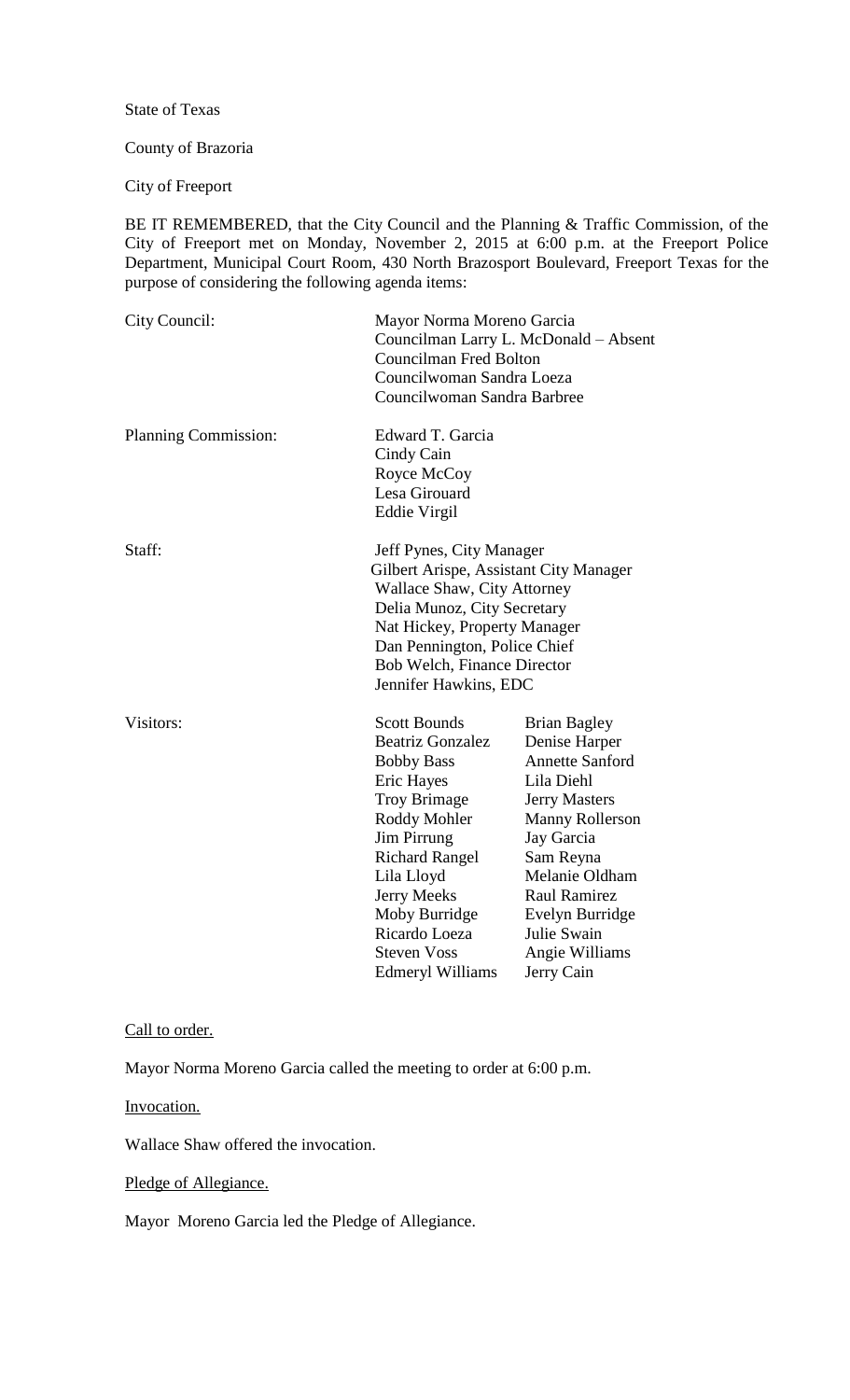Attending citizens and their business.

Manny Rollerson questioned Council on who is representing him and the east side of town. The properties are being sold to the Port and that his grandson who is mentally challenge has not been in school in 2 years due to a BISD teacher slapping him.

Consideration of approving October 19, 2015 Council Minutes.

On a motion by Councilwoman Loeza, seconded by Councilwoman Barbree, with all present voting "Aye", Council unanimously approved the October 19, 2015 Council Minutes.

**Joint Public Hearing:** The City Council of the City of Freeport, and the Planning Commission of said City will conduct a Joint Public Hearing to consider proposed amendment to the Comprehensive Zoning Ordinance of said City, codified as Chapter 155 of the Code of Ordinances of said City, amending said ordinances to include definitions of a public place and a non-regulated night club and a prohibitions of the use of any land in the City as such a club between 2:15 a.m. and 12:00 noon on Sunday and between 2:15 a.m. and 7:00 a.m. on other days and related provisions regarding the contents certificates of occupancy for such clubs, the rights of entry by the Building Official, any Building Inspector and any police officer, their rights and duties upon entering and the obligations of all occupants at that time.

There being a quorum with the Planning Commission and the City Council , Mayor Norma M. Garcia opened the Joint Public Hearing at 6:05 p.m. to consider proposed amendment to the Comprehensive Zoning Ordinance of said City, codified as Chapter 155 of the Code of Ordinances of said City, amending said ordinances to include definitions of a public place and a non-regulated night club and a prohibitions of the use of any land in the City as such a club between 2:15 a.m. and 12:00 noon on Sunday and between 2:15 a.m. and 7:00 a.m. on other days and related provisions regarding the contents certificates of occupancy for such clubs, the rights of entry by the Building Official, any Building Inspector and any police officer, their rights and duties upon entering and the obligations of all occupants at that time.

Mayor Norma M. Garcia asked for comments from audience and staff.

Chief Pennington updated Council with 22 incidents from 127 W. 2<sup>nd</sup> Street. Reports of gunshots fired, underage drinking, marijuana, trash outside the club, DWI, street sign ruined, assaults, public intoxication, large group of people gathering outside.

There being no more comments, Mayor Norma M. Garcia closed the Joint Public Hearing at 6:12 p.m. Mayor Garcia thanked the Planning Commission.

Consideration of approving Ordinance No.2015-2099 declaring the use of any land within the City as a Non-regulated Night Club, as defined in this ordinance, between 2:15 a.m. and 12:00 noon on Sunday between 2:15 a.m. and 7:00 a.m. on any other day to be a public nuisance to be abated as provided in this ordinance; amending section 10.05(B) and 155.002 of the Code of Ordinances of said City to provide definitions; amending 155.023 of said Code of Ordinances to add thereto a new definition (P) prohibiting the use of any land or building in the City as a Non-Regulated Night Club between 2:15 A.M. and 12:00 noon on Sunday and between 2:15 A.M. and 7:00 A.M. on any other day; amending section 155.023 of said code to add thereto new division (Q) requiring every certificate of occupancy issued for any premises which could be used as a Non-Regulated Night Club shall state that the Building Official, any building inspector or police officer of the City shall have the right of entry to such premises during the hours mentioned in Division (P) for the purpose of determining whether or not such premises is in fact being used as a Non Regulated Night Club during such hours and, if so to verbally notify the occupants of such premises to immediately cease such use and providing that the continued use of such premises by any occupant for such propose after receiving such notice shall constitute a violation of the zoning ordinance of the city; ratifying and confirming all actions previously taken by the Planning Commission of said City or the City Council or both.

On a motion by Councilwoman Loeza, seconded by Councilwoman Barbree, with all present voting "Aye", Council unanimously approved Ordinance No.2015-2099 declaring the use of any land within the City as a Non-regulated Night Club, as defined in this ordinance, between 2:15 a.m. and 12:00 noon on Sunday between 2:15 a.m. and 7:00 a.m. on any other day to be a public nuisance to be abated as provided in this ordinance; amending section 10.05(B) and 155.002 of the Code of Ordinances of said City to provide definitions; amending 155.023 of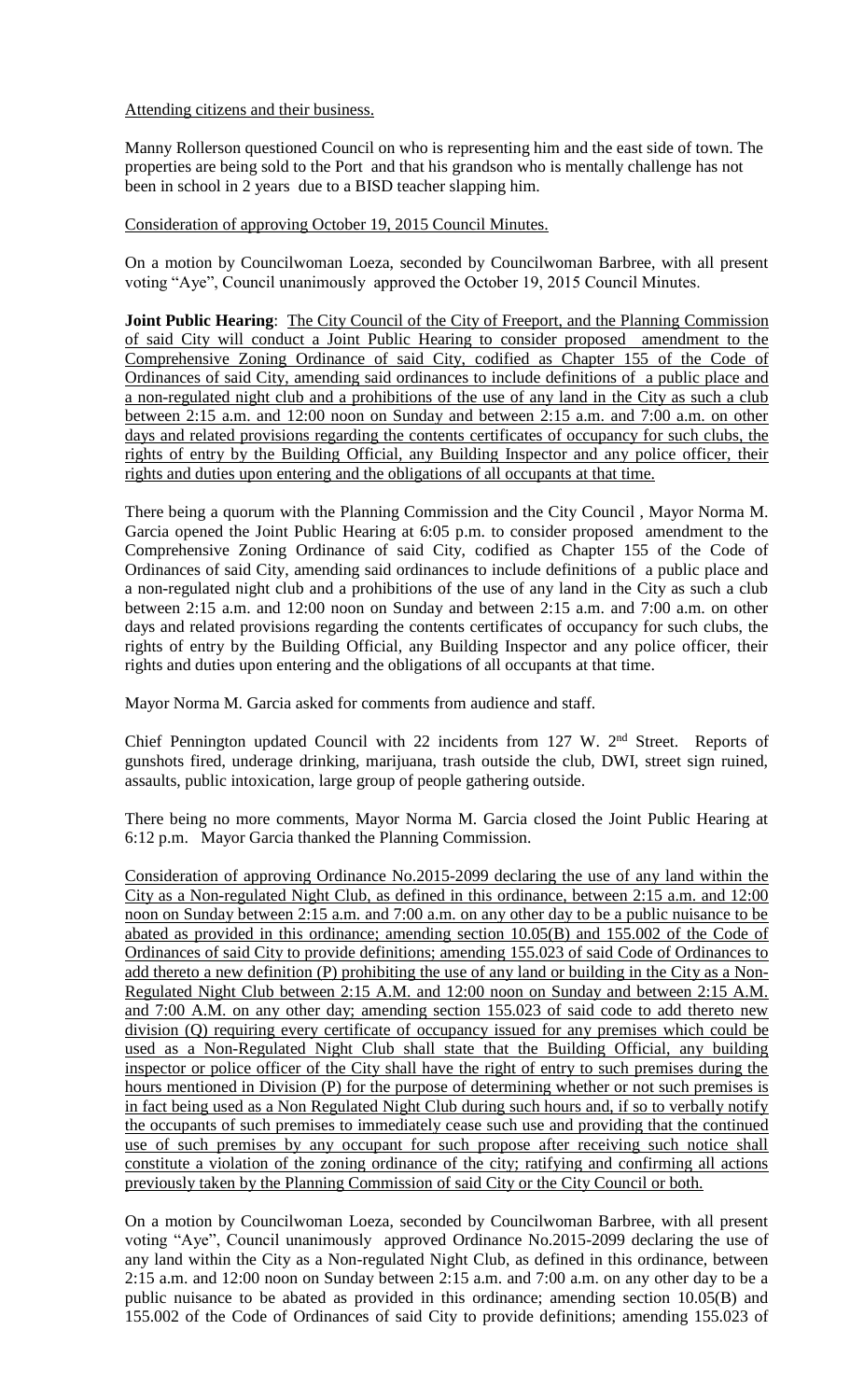said Code of Ordinances to add thereto a new definition (P) prohibiting the use of any land or building in the City as a Non-Regulated Night Club between 2:15 A.M. and 12:00 noon on Sunday and between 2:15 A.M. and 7:00 A.M. on any other day; amending section 155.023 of said code to add thereto new division (Q) requiring every certificate of occupancy issued for any premises which could be used as a Non-Regulated Night Club shall state that the Building Official, any building inspector or police officer of the City shall have the right of entry to such premises during the hours mentioned in Division (P) for the purpose of determining whether or not such premises is in fact being used as a Non Regulated Night Club during such hours and, if so to verbally notify the occupants of such premises to immediately cease such use and providing that the continued use of such premises by any occupant for such propose after receiving such notice shall constitute a violation of the zoning ordinance of the city; ratifying and confirming all actions previously taken by the Planning Commission of said City or the City Council or both.

Consideration of approving and authorizing the Mayor to sale an easement, containing 0.413 acres, BCIC 7, Tract 104, Abstract 51 as part of CenterPoint Energy's Oyster Creek Project, approved by the Public Utility Commission of Texas under Docket No.

On a motion by Councilman Bolton, seconded by Councilwoman Barbree, with all present voting "Aye", Council unanimously approved and authorized a sale by the Mayor of an easement, containing 0.413 acres, across BCIC 7, Tract 104, Abstract 51, of which the City owns 50%, as part of CenterPoint Energy's Oyster Creek Project, approved by the Public Utility Commission of Texas under Docket No. 41749, for \$1,686.50, which the City Council finds is the fair market value for 50% of such easement.

Consideration of approving Resolution No. 2015-2485 casting a vote(s) for candidate(s) for the Board of Directors of the Brazoria County Appraisal District 2016-2017.

On a motion by Councilwoman Barbree, seconded by Councilwoman Loeza, with all present voting "Aye", Council unanimously approved Bob Welch as a candidate for the Board of Directors of the Brazoria County Appraisal District 2016-2017.

Consideration of approving a residential tax abatement application for Efrain Rodriguez, 1935 North Ave. G., Freeport Texas.

On a motion by Councilwoman Barbree, seconded by Councilman Bolton, with all present voting "Aye", Council unanimously approved a residential tax abatement application for Efrain Rodriguez, 1935 North Ave. G, Freeport Texas.

Consideration of approving the Economic Development Corporation budget fiscal year 2015-2016.

On a motion by Councilwoman Barbree, seconded by Councilwoman Loeza, with all present voting "Aye", Council unanimously approved the Economic Development Corporation budget for fiscal year 2015-2016.

#### Consideration of approving purchasing Christmas lighting for the City of Freeport.

On a motion by Councilwoman Loeza, seconded by Councilwoman Barbree, with all present voting 3 to l, Council approved the purchase of Christmas lights , starting on Cherry Street and Second Street and toward Memorial Park, not to exceed \$138,000.00. Councilman Bolton opposed.

Consideration and possible action to declare a vacancy in City Council Position A pursuant to Section 3.02 of the City Charter.

On a motion by Councilwoman Barbree, seconded by Councilwoman Leoza, with all present voting "Aye", Council unanimously found that Councilman Larry L. McDonald was absent from 3 consecutive regularly scheduled meetings without a valid excuse and that he failed to attend at least 80% of the regularly scheduled meetings during the 2014-2015 fiscal year without a valid excuse and declared that a vacancy exists in City Council Position A.